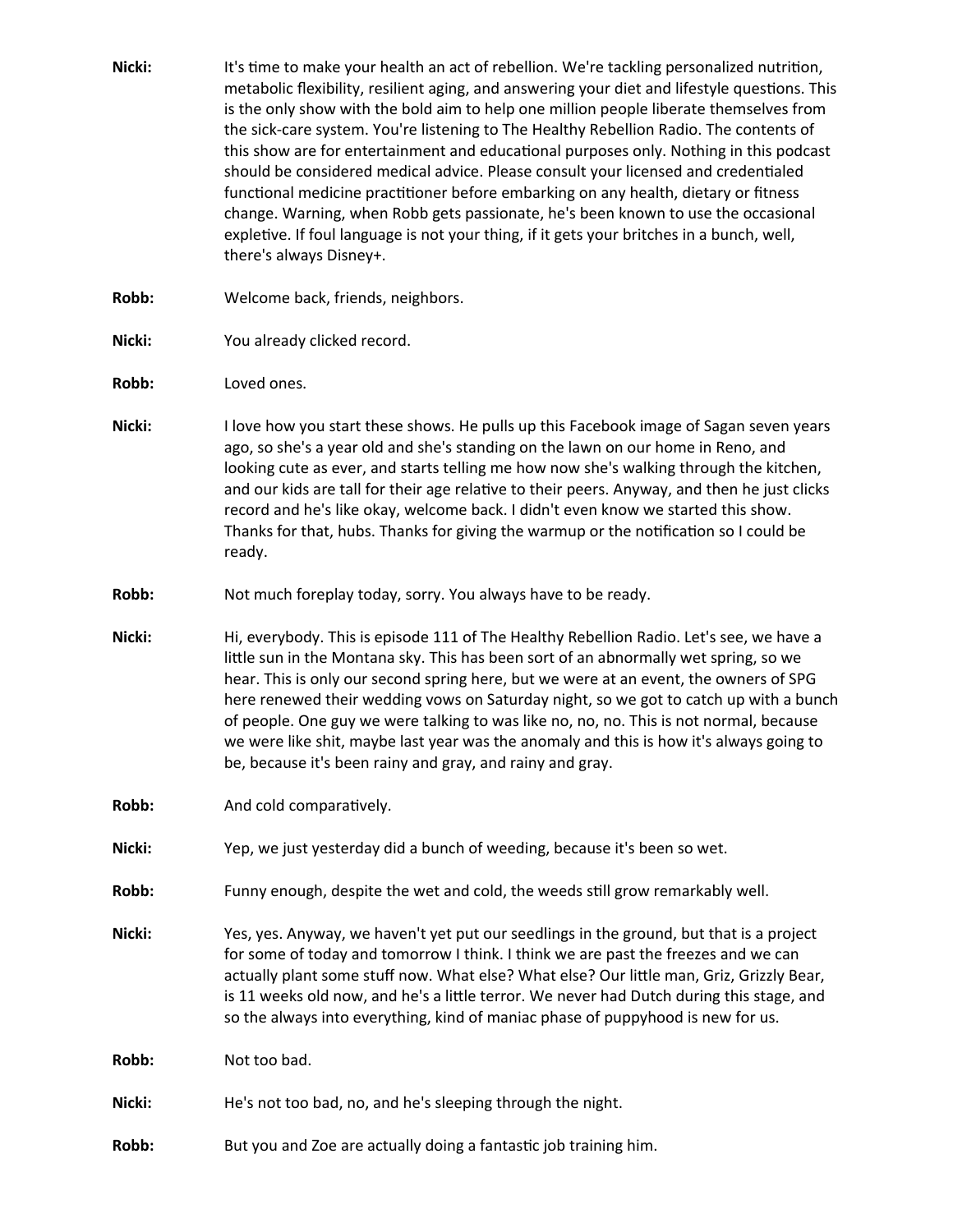| Nicki: | Yep. He sleeps nine to 9 1/2 hours a night, so that's the main thing that I'm like thank<br>the Heavens, because you want to see a grumpy mom in the house, short sleep me for<br>multiple weeks on end.                                                                                                                                                                                                                                                                                                                                                                         |
|--------|----------------------------------------------------------------------------------------------------------------------------------------------------------------------------------------------------------------------------------------------------------------------------------------------------------------------------------------------------------------------------------------------------------------------------------------------------------------------------------------------------------------------------------------------------------------------------------|
| Robb:  | We won't say any names, but we discovered we have some friends that they also have a<br>new puppy, and within their relationship there's some strife in which one of the<br>individuals thinks that crating the dog is-                                                                                                                                                                                                                                                                                                                                                          |
| Nicki: | Yeah, it's a hill that the one individual doesn't want to die on, because they broached<br>that and I don't know what happened. I don't know if they attempted crating, or firmly is<br>not open to the conversation at all. I don't know how you would survive if you didn't. It's<br>the only way that you can have peace when you have this little dog.                                                                                                                                                                                                                       |
| Robb:  | You would have no peace and you would have a house that is encrusted in urine and<br>feces.                                                                                                                                                                                                                                                                                                                                                                                                                                                                                      |
| Nicki: | Yeah, yeah, and I don't know how you sleep through the night. Anyway, anybody out<br>there with a new puppy, we highly recommend utilizing the God-given tool that is the<br>crate.                                                                                                                                                                                                                                                                                                                                                                                              |
| Robb:  | And on the 8th day God created dog crates.                                                                                                                                                                                                                                                                                                                                                                                                                                                                                                                                       |
| Nicki: | Something like that. Yeah, yeah.                                                                                                                                                                                                                                                                                                                                                                                                                                                                                                                                                 |
| Robb:  | Okay.                                                                                                                                                                                                                                                                                                                                                                                                                                                                                                                                                                            |
| Nicki: | All right, enough of that stuff. Let's see, upcoming within the Healthy Rebellion<br>community, we have our book club that just kicked off yesterday. We're recording this<br>on Tuesday, May 31st. we're reading The Book of Joy by the Dalai Lama and Desmond<br>Tutu, so that is ongoing here. If you're not a member, jump in, join.                                                                                                                                                                                                                                         |
| Nicki: | You can always catch up, read faster than the prescribed chapters if you want, so that's<br>something that you can always jump in and join. We also have a 7-day breath work<br>challenge starting next Monday on June 6th, with a kickoff call Sunday, June 5th. That<br>will be fun, and then two other things coming up, a survival class on food preservation,<br>June 22nd, and then the month of July is our rucking challenge. I know a lot of people in<br>the rebellion are really excited for that. More details on that coming soon. I'm excited<br>for that one too. |
| Robb:  | Are you going to ruck?                                                                                                                                                                                                                                                                                                                                                                                                                                                                                                                                                           |
| Nicki: | I'm going to ruck.                                                                                                                                                                                                                                                                                                                                                                                                                                                                                                                                                               |
| Robb:  | Okay.                                                                                                                                                                                                                                                                                                                                                                                                                                                                                                                                                                            |
| Nicki: | Yep. Are you going to ruck?                                                                                                                                                                                                                                                                                                                                                                                                                                                                                                                                                      |
| Robb:  | I always ruck.                                                                                                                                                                                                                                                                                                                                                                                                                                                                                                                                                                   |
| Nicki: | Okay, let's see. What do you have for us for a news topic, hubs?                                                                                                                                                                                                                                                                                                                                                                                                                                                                                                                 |
| Robb:  | Something that's not going to be surprising to anybody here, but it's one of those ha-ha<br>things that you can pull.                                                                                                                                                                                                                                                                                                                                                                                                                                                            |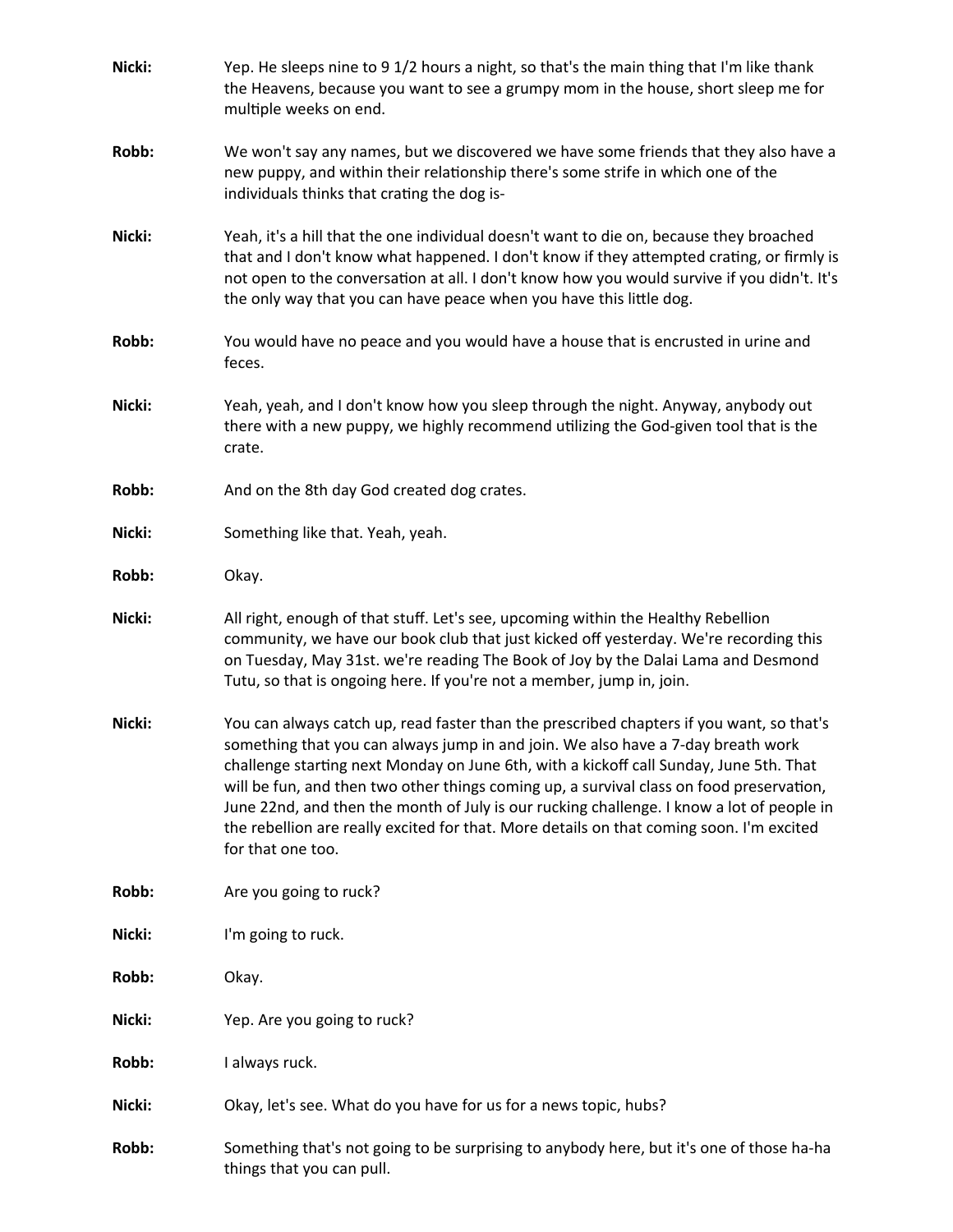**Nicki:** Team America.

- **Robb:** If you want to go Team America on people, the title is Vegan Diets Negatively Impact Surgical Wound Healing, and it's kind of interesting. It's a study that was published in Dermatological Surgery in December, 2020, enrolled 21 omnivores, 21 vegan patients who underwent surgical excision of non-melanoma skin cancer. Then they were assessed as to the wound healing and complications, and the vegans had significantly worse wound resolution, far more significant complications, worse scarring. This kind of jibes with what we saw, what was the vegan film? Game Changers, where there's all these athletes that supposedly, they went vegan and then all of their careers ended. Almost to a person they end up ending with soft tissue injuries.
- **Robb:** They get some sort of a catastrophic basically wound failure, and when you think about what we're seeing on the outside in this case, with wound healing and what was probably going on internally, it seems pretty consistent. Folks were assessed for iron status, B12 levels, and it wasn't good for the vegan folks. It doesn't necessarily mean everybody needs to go carnivore, but I will say this, and I've said this for ages, I think you can get away with eating plants of various types, so long as you eat enough meats of various types to keep you from getting nutrient deficient from the plants. There you have it, and we'll add a link to that in the show notes so that you can bludgeon your coworkers or whoever you want to with that.
- **Nicki:** Okay, let's see. The Healthy Rebellion Radio is sponsored by our salty A-F electrolyte company, LMNT, and as many of you probably now know, Grapefruit Salt is officially back and available just for a limited time. Once it's gone, it's gone, so if you have Grapefruit Salt lovers in your life, you might consider buying an extra box for an upcoming birthday gift, Father's Day gift or other holiday, or just because, or if you yourself love it, you want to stock up.
- **Robb:** We will be stockpiling.
- **Nicki:** We will be stockpiling as well, yes. You can grab your Grapefruit Salt as well as any other Element flavors at drinklmnt.com/robb, that's drink, L-M-N-T.com/R-O-B-B. Okay, we've got three questions for you all today. The first one is from B.J. He was curious about sweating more. Is it better to sweat more in a sauna or not? Robb and Nicki, longtime listener and sharer of all things Robb Wolf. Your books and podcasts are the easiest to read and listen to, and I appreciate that being a guy whose biggest hobby is learning and understanding health, but who barely survived Biology 101.
- **Nicki:** Also thank you for being open to new ideas and evolving over your career. It's reassuring to know that you and Nicki are willing to change your stance on an issue regarding a particular food, diet, politics, whatever. When I read Wired to Eat, and was introduced to the term hyperpalatable, a lot of pieces of the puzzle fell into place for me. I'm a 47-year old male, five foot eight, 165 pounds. I've eaten all the diets over the years that include meat, never considered vegetarian or vegan. I've been as heavy as 210, but have pretty good health markers today. Admittedly, I still pray that one day you'll promote an all pizza and French fry way of eating.

**Robb:** It's coming.

**Nicki:** Okay, so I've always liked getting in the sauna, not the steam room at the gym. I believe it provides similar benefits to cold therapy, but cold therapy is so cold. I have envied others who would walk in, start sweating immediately, like within a few minutes. It has always taken me about 10 to 15 minutes to bead up and start sweating. I figured it had a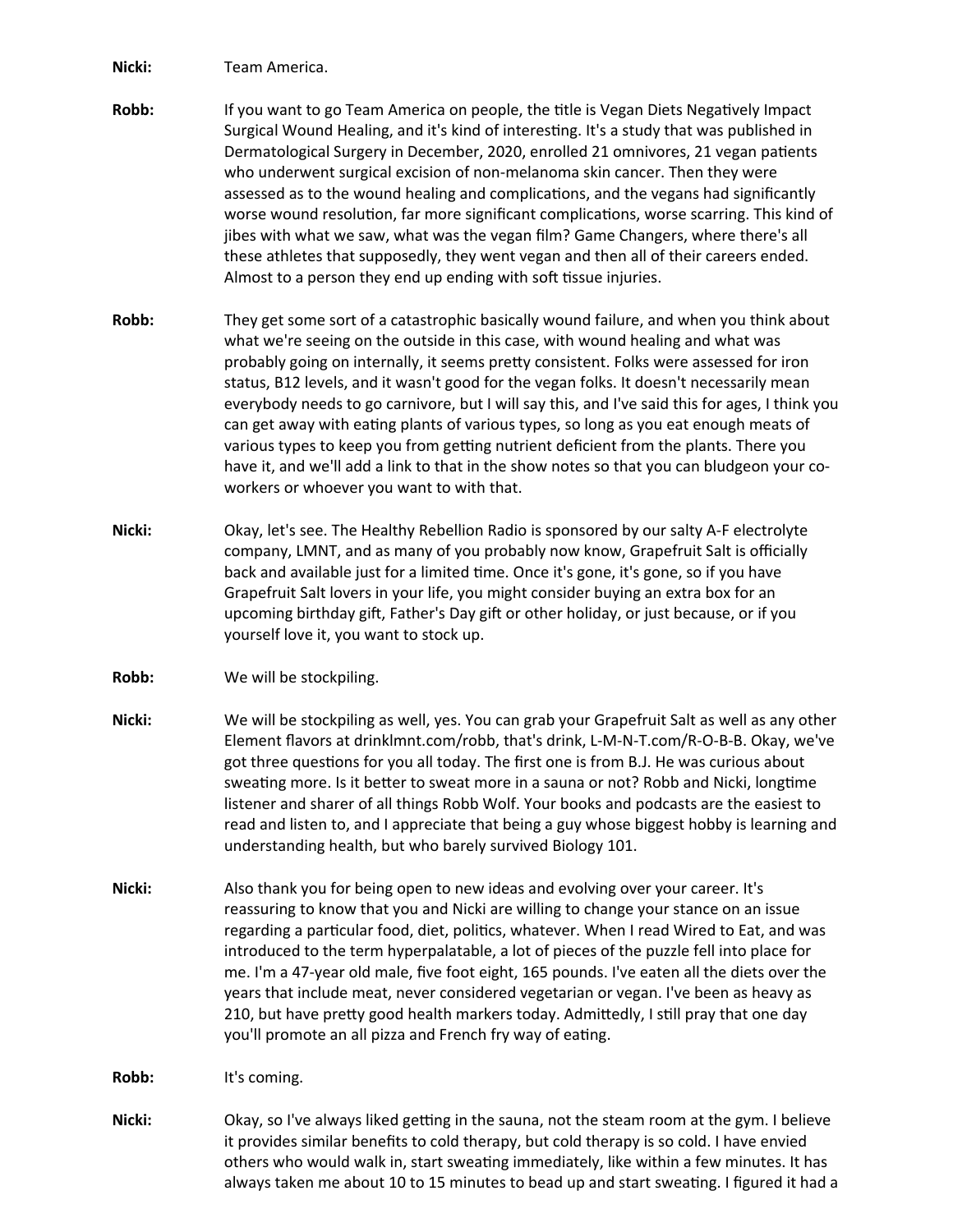little to do with how often they get in versus me doing it a couple of times per week at most. I recently had a sauna built in my home. I've been getting in it regularly for just a month and I've noticed a significant increase in how quickly I begin to sweat. Yes, I think I've got my room a bit hotter than at the gym, but not much. I'm really enjoying it and it feels great, but it's got me thinking.

- **Nicki:** Is sweating easier really a positive effect or am I just convincing myself of this like how people try to believe that eating six meals a day is how we're supposed to eat to rev up our metabolism. That idea, so many daily meals, has never made sense to me. Why not leave my car running overnight or while I'm at work so it's good and warmed up when I'm ready to drive again? Just doesn't make sense. It's not causing me to sweat all day in normal circumstances. I don't feel warmer or uncomfortable through the day. In the mornings I don't want to take a super hot shower like I always have, but that doesn't seem like a big deal, so to sweat more or not to sweat more? What do you think? Hoping I didn't leave too much for you to unpack before being able to share your thoughts. Best wishes to you and your family, B.J.
- **Robb:** One, I'm continually intrigued by the topics that people do decide to send in to us. It's just kind of fascinating, you know? I appreciate B.J. sending this in. It would have never really occurred to me to ask a question along this line. A couple of different ways to look at this. One is that what are the benefits of being in a sauna, specifically a dry sauna? There's the heat shock protein element, which seems to be ramped up with heat exposure, similar to the cold shock protein enhancement with cold exposure. Then above and beyond that I would say you've got the mental benefits and psychological boost and all that type of stuff, but the really, I think primary benefit of sauna is cardiovascular benefits.
- **Robb:** That relates to getting your heart rate up to 120, 130 beats per minute and you want to stay in there for 20 minutes ideally at least to be able to get that full cardiorespiratory benefit out of that. Depending on how hot one gets and how quickly you kind of hit heat fatigue, you're going to tap out on that. Because it is a dry sauna, you will start to cool off a little bit with sweating, and that will actually keep you in the fight longer, and your heart rate will tend to go up as you sweat because your fluid volume is decreasing and you kind of get this hypovolemic kind of deal. I don't know if I'm really answering this question. It is well understood that as people habituate to either heat exposure or exercise, they will tend to sweat quicker, and I think that that's going to be of benefit for folks because it helps them to thermoregulate better.
- **Nicki:** So there's nothing wrong with him sweating more.
- **Robb:** There's nothing wrong with it. Yeah.
- **Nicki:** It's just kind of a normal adaptation to consistent heat exposure.
- **Robb:** Normal adaptation to heat exposure. Yeah. Yeah, and I don't know if I really answered that question appropriately, but there you go.
- **Nicki:** I will say that the sauna in the women's locker room at the gym that we go to is consistently 220 degrees. It's hot and I love it that way, but occasionally somebody will come in and turn it down to the 185 or whatever it's supposed to be at for the OSHA prescription.

**Robb:** General pop?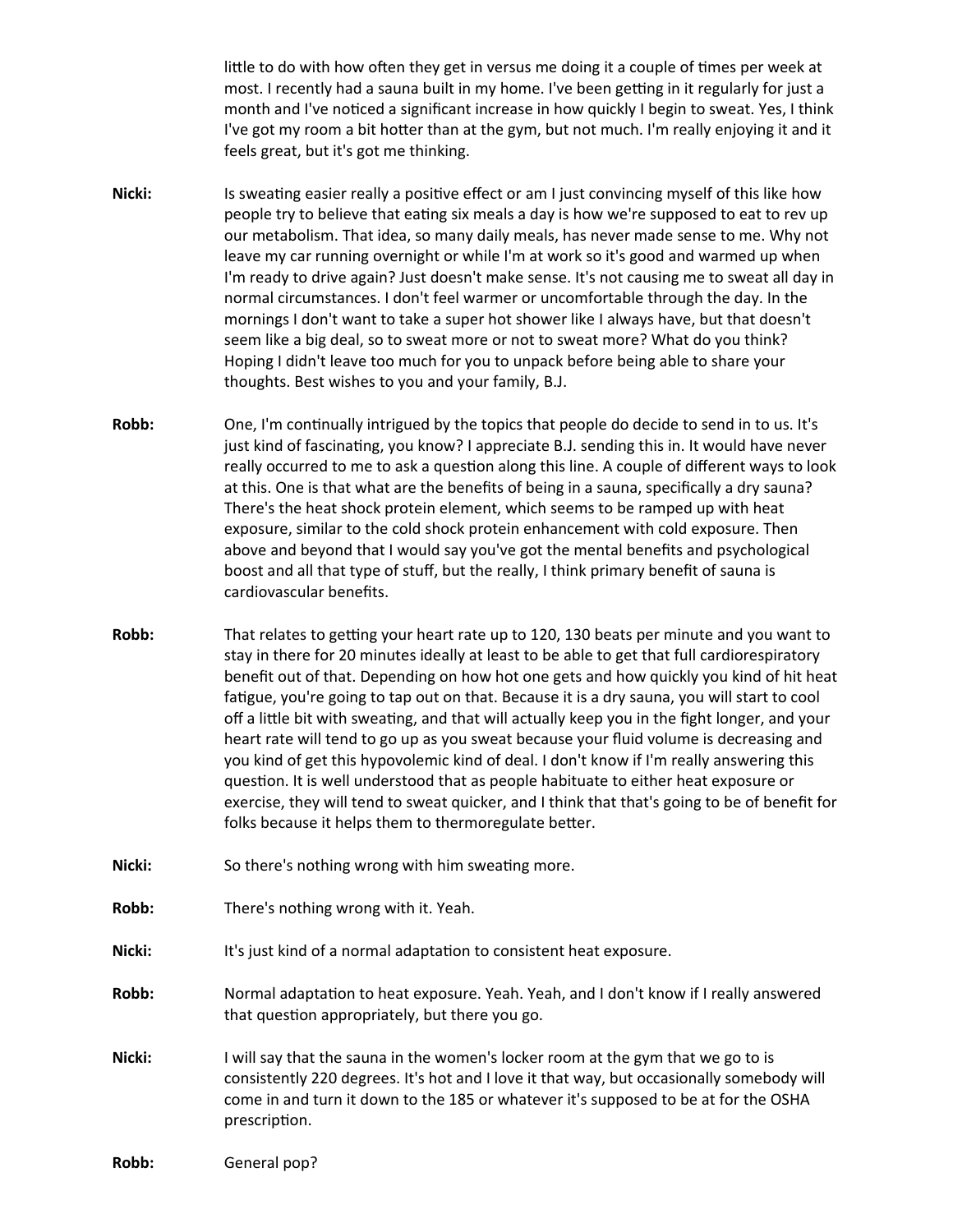- **Nicki:** I like it hotter. I feel like I sweat faster with the higher temperature, and that's why I like it hotter. I don't know. That's just my personal experience.
- **Robb:** When it's 200 or above you definitely notice it. It's not a subtle effect. Yeah.
- **Nicki:** Yeah. I love it. Okay, our next question is from Becky, celiac or not? Is it worth testing to know for sure? I've been 100% gluten free for the last year, ever since my DNA consult with Dr. Anthony Jay, where I believe his exact words were quote, "Avoid gluten like the plague," unquote. Prior to that, I was occasionally having gluten when out, never at home, but have been eating a paleo style diet for the last five plus years.
- Nicki: I've done a little research on the test for celiac, which requires you to eat gluten in order to measure the antibodies in the blood. It sounds terrible to make myself sick eating gluten, even as much as I miss some good French bread, in order to confirm or deny whether or not I have celiac disease. However, I'm wondering if it is worth it to be tested to confirm that I have it. Besides avoiding gluten, is there anything else I should be aware of or alter in my lifestyle if it's confirmed that I have celiac disease?
- **Robb:** Let's tackle that last part first. Is there anything else you need to be aware of? The Cyrex Labs folks for over a decade have been talking about the cross-reactivity that can exist between things like coffee and chocolate, I think are the biggies, dairy. But some people with celiac disease have significant cross-reactivity with basically other proteins that can produce similar or even the same kind of celiac type response and keep kind of active autoimmune disease present. There is that.
- **Robb:** Becky, I don't know if it's worth it for you to test or not. I never officially had a positive celiac test, because my mother was diagnosed with it. When I removed gluten, I felt far, far better. When I would get an accidental exposure, I felt far far worse. That was pretty good for me. I guess if it finally fosters some 100% compliance, then maybe that would be worth it. I didn't need that. There is something interesting to consider in this age. There was just the Pfizer CEO that was talking about biotracking pharmaceuticals, like basically in each one of your pills there would be a little chip that will basically wirelessly communicate with your health tracker to let your insurance company know that you did in fact take the pharmaceutical.
- **Nicki:** Oh, shit. I haven't heard of this.
- **Robb:** Maybe that's what I should have put in the news piece. I don't want to steer this too far off track, but this is reminiscent of when Amazon and Berkshire Hathaway, they actually reached out to Chris Kresser and a bunch of other people because they were looking at how to revamp their whole approach to healthcare. Chris talked to me about the risk assessment program. We were both really excited and then as this thing motored forward, what the whole thing settled on, the innovation that the smartest, wealthiest people in the world had, was that they were going to make really, really sure that people were compliant with taking their medications. That's what they had to offer. No fucking lifestyle change or big intervention or anything.
- **Nicki:** Well, because if you make sure they take their pills then they have to get another prescription to refill.
- **Robb:** Yeah, but the thing is when you really look critically at the data around that. Blood pressure meds, maybe they help people but not that much. It doesn't really reduce morbidity, mortality, management of diabetes. It kind of helps versus just letting it just rip, but Metformin, as an example, most of the studies that I've looked at, it doesn't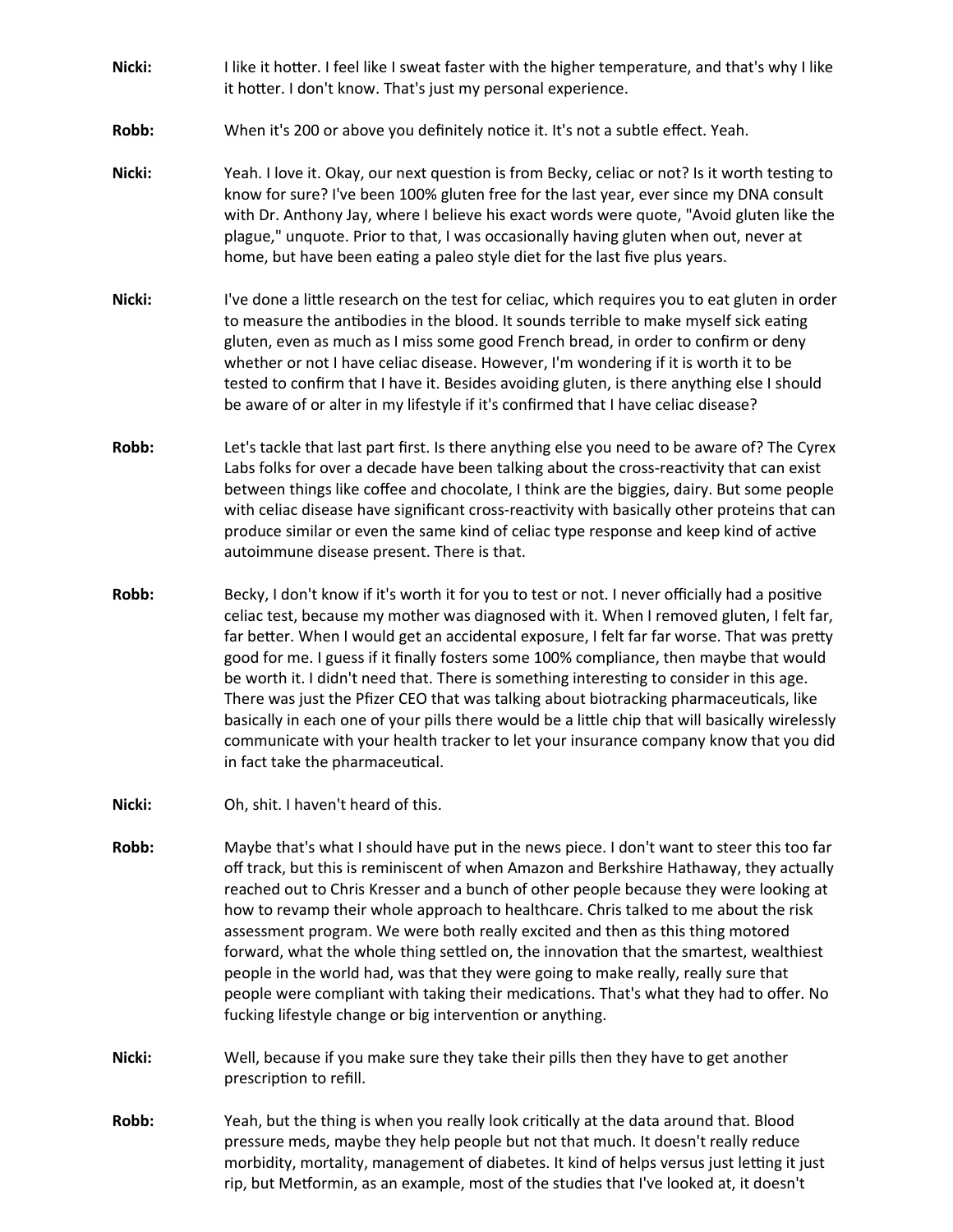really improve morbidity, mortality. It kind of seems to kick the can down the road because you get some better blood sugar regulation, but the thing is in the case of Metformin you're still overeating. You're either overeating calories or carbs or both, and you're still Type 2 diabetic because of over-consumption of food basically.

- **Robb:** Metformin, although it improves insulin sensitivity or kind of an indirect insulin sensitivity and allows you to better control blood glucose levels, it's still not really fixing the root cause problem. When you look at who's going to benefit from ensuring that we are compliant around pharmaceuticals, well, the people selling drugs. Really, it's tough to really get behind t benefits above and beyond that. It sounds absolutely insane, but the data is pretty clear, and there are certain circumstance, like if you're hyperthyroid and you go on thyroid meds, then life can be dramatically improved.
- **Robb:** There's certainly situations where that's appropriate, but the bulk of the stuff is metabolic disease driven, and the powers that be kind of want to be able to monitor that. Do you want, Becky, on your medical records, that are going to become more and more transparent apparently with time, because HIPAA no longer exists in the United States because you can ask somebody their COVID status just out and about. It's like you order a burger and your COVID status apparently can be checked. The whole notion of HIPAA-
- **Nicki:** The secretary at the dentist, or the receptionist at the dentist can just ask you when you're at the counter and the whole waiting room can hear.
- **Robb:** Yeah, yeah, so our medical privacy is kind of in a shambles, and do you really want to have a celiac diagnosis as part of that, because what is that going to do to influence your insurance rates later because there's very high linkage with neurodegenerative disease and gastrointestinal problems, increased rates of gastrointestinal cancers, increased rates of other types of cancers among those with celiac.
- **Nicki:** Becky, you're already eyes wide open to eating paleo, and for the last year you're 100% gluten free, so if that's working for you and you feel good, I feel like just run with that. I feel like the celiac testing is helpful for somebody who's coming from a sad diet and maybe isn't even aware that food can affect-
- **Robb:** They don't even know what celiac is.
- **Nicki:** They don't even know that celiac is, and so then they get that test result and they're like oh, okay, this is proof that I need to do this thing, but you're already doing it. You feel better. It seems like just run with that.
- **Robb:** That's kind of what I was sneaking up to, but again, I guess if this is going to be the final thing. I'm still getting the sense though that Becky is probably not actually-
- **Nicki:** No, she's been 100% for the last year, but prior to that she was-
- **Robb:** But when I hear the "even as much as I miss good..." I don't know, maybe.
- **Nicki:** You're getting Spidey senses?
- **Robb:** I'm getting Spidey senses.
- **Nicki:** Okay, okay.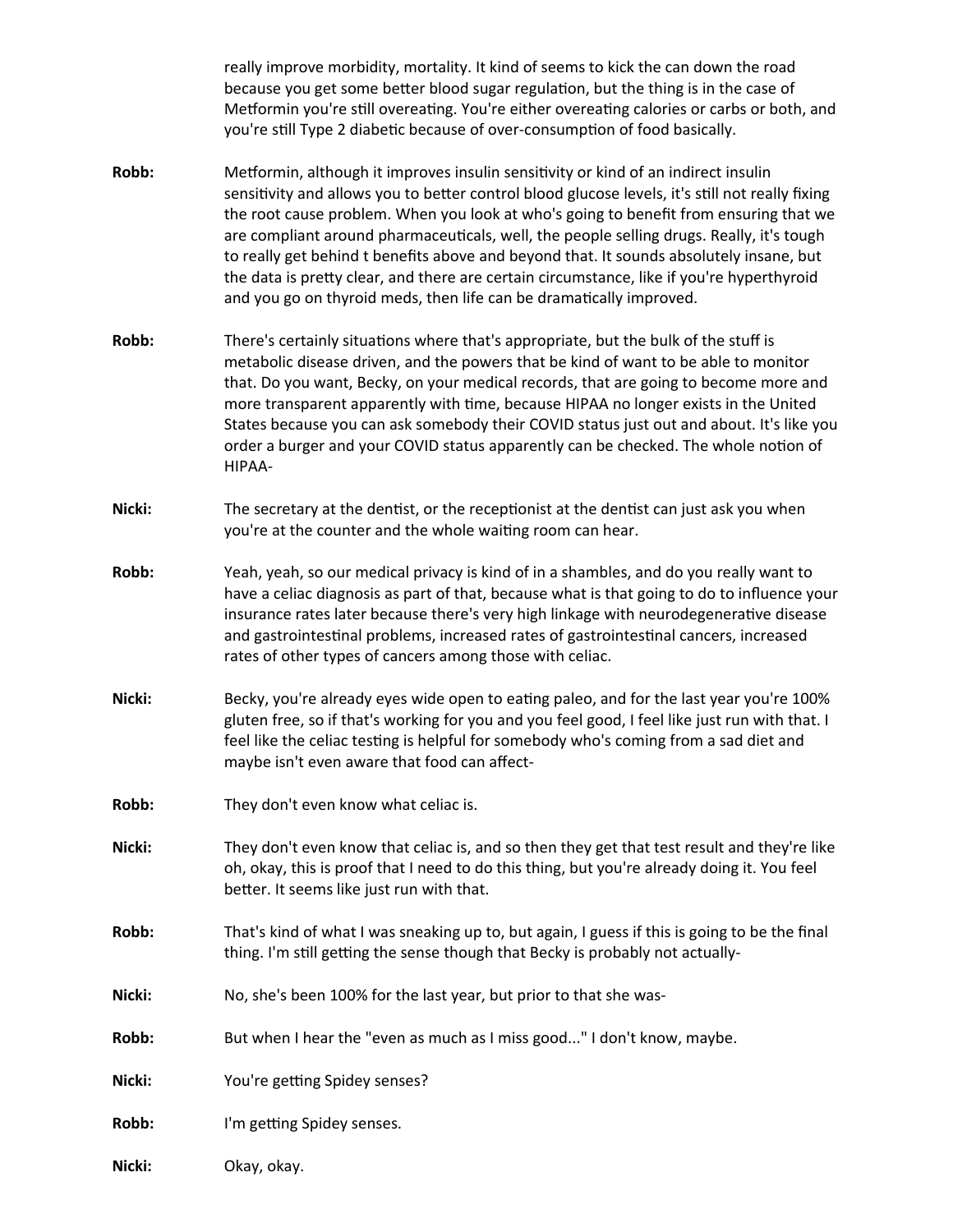- **Robb:** Here's the deal, and there's gradations on this, but as you know because of dining out with me, I don't ever order something with gluten, but if I don't go through a little bit of rigamarole to make sure a burger isn't cooked on a grill where they grill buns, then I get cross-reactivity all the time. **Nicki:** Right, right. **Robb:** Not everybody is the same degree of sensitive in that regard, but if you suspect celiac, then you really need to take it seriously. Yeah, yeah. **Nicki:** Yeah, like finding out what's in sauces, no soy sauce. Like Rob said, when we go to get a hamburger, he will ask them to cook his hamburger patty in a skillet. **Robb:** Well, I'll ask them if they do any other gluten containing items on the main grill. **Nicki:** On the grill, and if they do, then he'll ask them to cook his hamburger patty in a skillet so that it's not on the grill with the buns. **Robb:** Right, and some places do, some places don't. The ones that do, I can go back and patronize them again. The ones that don't, if we go back as a family I just watch everybody else eat. **Nicki:** Okay, our third question this week is from John on sugar effects occurring generations later. Robb, I thought of something yesterday, and if I'm reading the theory correctly, the obesity effects of sugar could take a couple of generations to manifest, i.e. each subsequent generation is affected worse as seen in increasing obesity rates. If that's so, why did the nutritional transition about 10,000 years ago manifest instantly in height, bones, teeth, disease, et cetera, and then the human race slowly adapted, hemachromatosis, lactose tolerance, amylase increase, et cetera? It seems that the sugar generational effects theory is going in reverse of the human adaption seen in the great nutritional transition. **Robb:** I've read this one a couple of times, and John, it's an interesting question but I'm not sure that I see exactly where this is. I mean, we could make the case that we are less than 100 years into the potential adaptation to say the ultra process. I mean, we're certainly on the ultra process side. We're far less than 100 years. We're maybe 30 to 40 years, so two generations, three generations if you're from trailer park environs like I am. We're still super early in that whole story, and this is just kind of a side not, but kids are getting sick enough early enough that they may not be able to reproduce, or maybe not all of them. It's bad enough that there may be a significant selection pressure here that could leave us in some spot. **Robb:** Shawn Baker just posted something that in the UK they're wanting to start feeding their government sponsored school lunches. They're going to really double down on getting more crickets and mealworms and stuff like that in to enhance the diet and to reduce their carbon footprint because animals are bad. What was my thought around that? Just that in theory somebody somewhere is going to be able to adapt to these uber shitty diets, like if we just feed them, and adapt is kind of a relative term there. I guess in purely Darwinian evolutionary terms, the kids just need to be healthy enough to make it to reproductive age or the individuals need to be healthy enough to make it to reproductive age, actually reproduce, and have that whole thing keep going forward.
- **Robb:** Like I said, there are folks out there, like reproductive problems are getting greater and greater. Both male and female infertility is getting greater and greater, kids either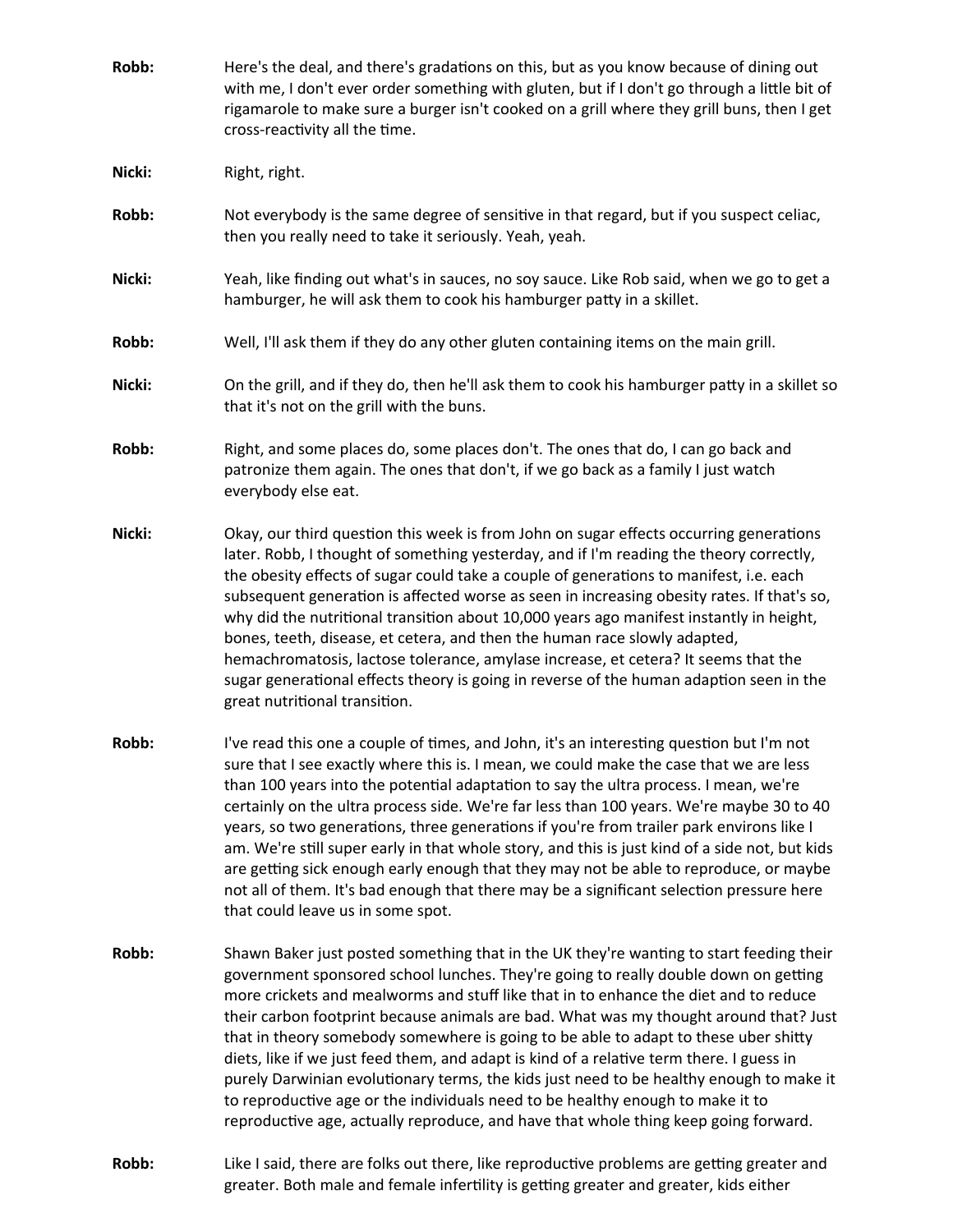entering early or not being able to enter puberty at all. For boys, they're experiencing puberty blockers basically because of their obesity being high enough that the testosterone as it starts ramping up gets converted into estrogen from the elevated levels of aromatase in their adipose tissue. They're basically puberty blocked, you know, because estrogen goes up and the brain senses the estrogen and then down regulates testosterone production. These secondary sexual characteristics that come about from puberty are not really happening in boys. Then in girls, they're getting super early puberty, so I don't know. I'm not totally sure.

- **Nicki:** I think he's saying when transitioning 10,000 years ago, like height increased, bones, teeth, all that improved.
- **Robb:** Height decreased. Things only started to improve when food quality improved.
- Nicki: Right, right, right, right, right, okay.
- **Robb:** Otherwise people were sick, short, and died early. This is one of the things that folks dismiss about the paleo diet. They'll say well, people died in their 30s. The average lifespan was about 30 years old when you factored in infant mortality rates.
- **Nicki:** Maybe the change in nutrition manifested instantly in these improvements in health because it was such a stark, the increased protein-
- **Robb:** It was a massive selection pressure. Yeah.
- **Nicki:** I'm struggling here with my words, but we're so robust that it's taking multiple generations for this sugar thing to really take us down at the kneecaps.
- **Robb:** You could look at that I guess that way.
- **Nicki:** The positive input of better nutrition manifests immediately and we see that in people who move from a vegan diet or who have been under-eating protein and then they increase their protein. They clean up their food and they feel better. A lot of things improve all at once, but humans generally are resilient enough that it takes awhile for this kind of sugar obesity thing to just really cull us.
- **Robb:** Potentially. It really isn't so much a time factor. It's how bad is the diet, in my mind, is what the thing is. Our diets have gotten progressively worse over time, and so I think that we're going to see a heightened effect here. The development of sickle cell anemia is one of the fastest, most rapid genetic alterations in a population that we've ever seen, and it was in response to the swiddin cultures doing slash and burn and creating massive new environments for mosquitoes to exist in. It would clear areas. There was the ability for more standing water to exist and then people lived in thatched huts, which provided this amazing reservoir, habitat for mosquitoes to live in.
- **Nicki:** Habitat for them.
- **Robb:** The malarial load was so gnarly that this sickle cell anemia adaptation, when people have two genes for sickle cell anemia, they tend to die rather young, but they are protected from the malaria plasmodium. If you are heterozygous, you only have one gene, then you are protected against the malaria, but you tend not to die excessively young from the sickle cell anemia. Sickle cell anemia adaptation is a one quarter fatality rate. It's a 25% fatality rate.